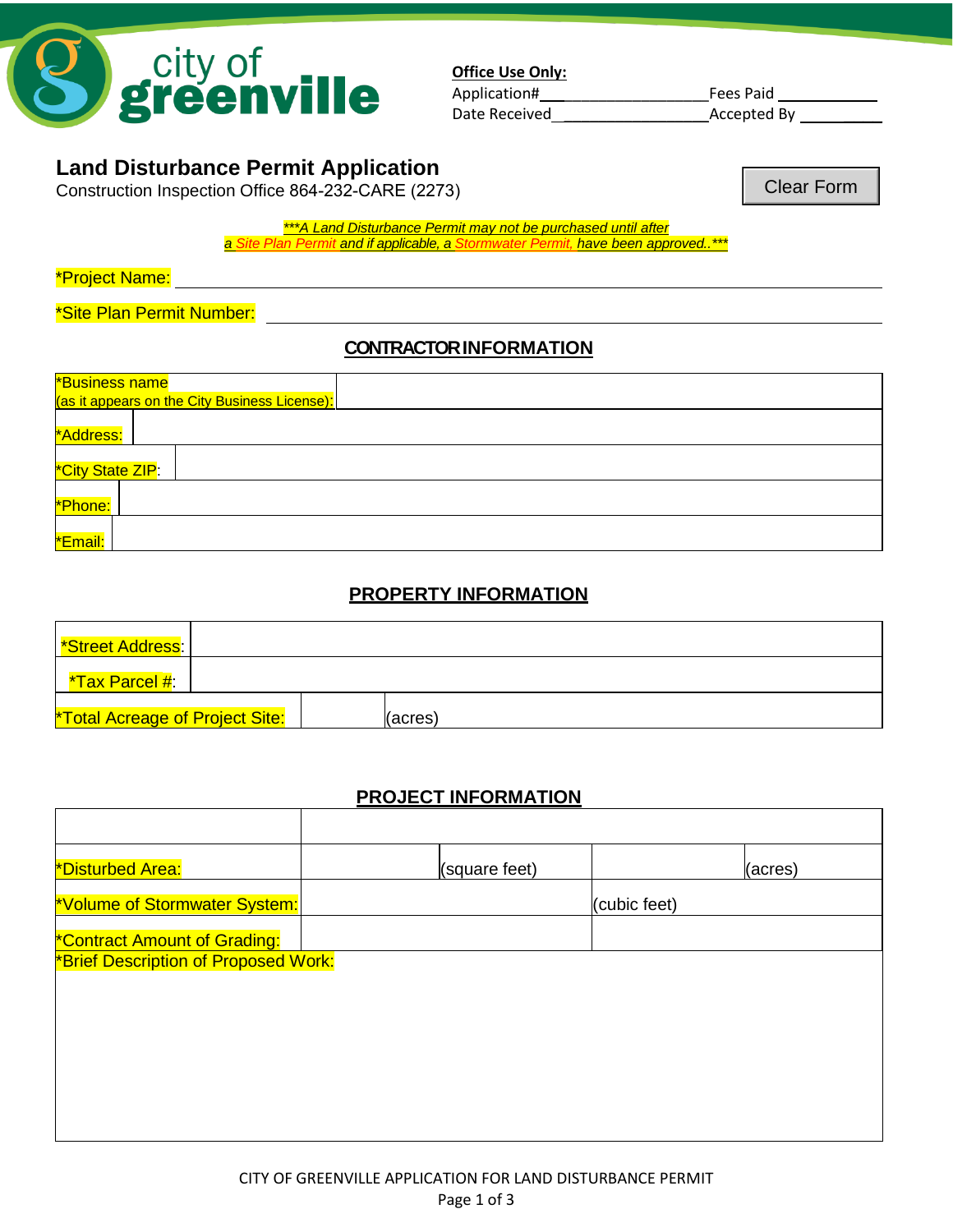

### **PERMIT TYPE**

Select One Based On Disturbed Area:

Select One Based On Volume of the Stormwater System:

Total Fee = Disturbed Area Fee + Volume of Stormwater System Fee

#### **ACKNOWLEDGEMENTS AND CERTIFICATIONS**

#### **1. No land disturbing activity may begin until after a Site Plan Permit and if applicable, a Stormwater Permit, have been approved for the site.**

- 2. The City of Greenville Construction Inspection Bureau shall be notified by the permit holder at (864) 467-8890 a minimum of 72 hours prior to beginning construction. A Pre-Construction Conference must be held for each construction site prior to the implementation of land disturbing activities.
- 3. A stamped and approved set of site plans must remain on-site at all times.
- 4. Any review / acceptance by the City of Greenville does not relieve the contractor or subcontractors from meeting all code / ordinance requirements (South Carolina Code of Laws Sections 40-11-110 and 40-59-90).
- 5. All erosion prevention and sediment control plans and inspection documentation (e.g., SWPPP Book, certification statements, inspection records, maintenance records, and rainfall data) shall be retained at the construction site or, if approved by the City, at a nearby location easily accessible during normal business hours, from the date of commencement of construction activities to the date that final stabilization is reached. All plans and documents shall be updated as required per SC NPDES General Permit SCR100000.
- 6. Properly signed and sealed as-built drawings of the stormwater plan showing all stormwater features including detention basin and water quality devices shall be submitted to the City within 30 days of permanent stabilization and prior to issuance of project acceptance by the City.
- 7. The applicant shall be responsible for obtaining an Encroachment Permit from the City of Greenville prior to performing any work or construction activity within the City Right-of-Way. City Encroachment Permits may be obtained through the City Construction Inspection Bureau: (864) 467-8890.
- 8. All retaining walls four (4) feet and greater in height when measured from the bottom of the footing to the top of the wall must be designed by a Professional Engineer registered in South Carolina. All engineered retaining walls require a retaining wall permit and must be submitted to the Building Codes Department for review and approval.
- 9. Engineered retaining walls must be inspected by an independent, third party inspector and certified by a third party, qualified geotechnical and/or structural engineer licensed in South Carolina. The subgrade, foundation, reinforcement, materials and the overall construction shall be certified for compliance with the plans and specifications. The certification shall be supported with all necessary inspection records and submitted to the City of Greenville Construction Inspector prior to requesting a Certificate of Occupancy.
- 10. A proposed new structure shall have an individual, separate and direct service connection to the City wastewater main. The service connection shall adhere to the following:
	- a. A new connection to an existing wastewater main shall conform to City of Greenville specifications and details. All service connections shall be inspected by the City of Greenville Building Codes Division. Hammer taps are prohibited. All connections shall be with a tapping saddle, Romac Industries CB Sewer Saddle or approved equal. See details 25:00-25:02 on the City's Design and Specifications Website: